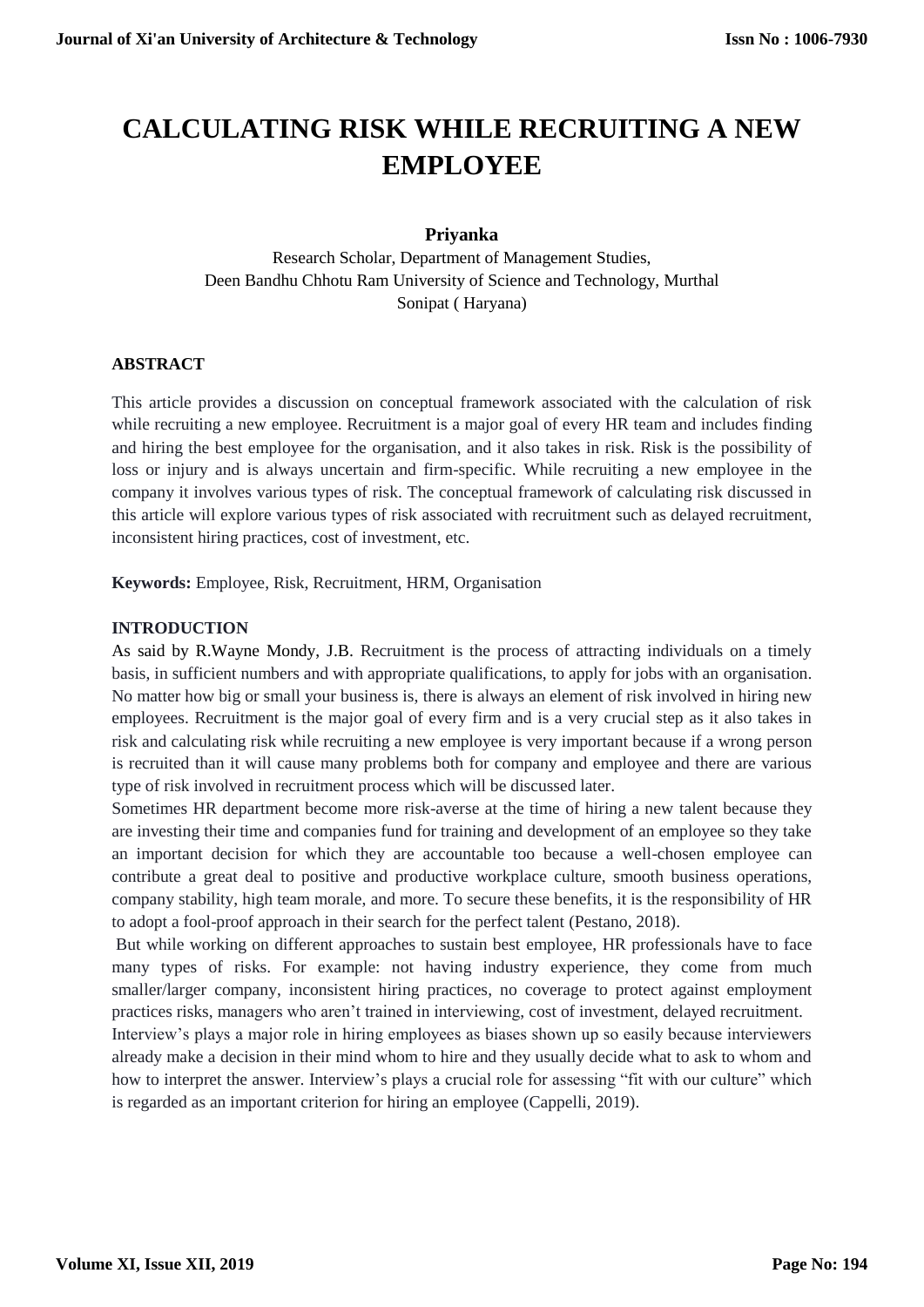#### **PURPOSE OF STUDY**

The main purpose of this research paper is to study the conceptual framework of risk while recruiting a new employee and to explore different types of risk which is being faced by organisations while recruiting a new employee. Risk is something which is uncertain and cannot mitigate. Hiring a new employee for the organisation is a major task and involves various types of risks such as inconsistent hiring practices, cost of investment involved at the time of recruitment, too much focused on employee's resume, and so on.

#### **CONCEPTUAL FRAMEWORK OF RISK WHILE RECRUITING A NEW EMPLOYEE**

The recruiting and hiring function has been deprived of its essential content. Most of the recruitment processes are outsourced which led to use of sub contractors, typically in India and Philippines. The subcontractors are hiring people from different social media by giving advertisement for various vacancies and in return they get good incentives (Cappelli, 2019).

Hiring process is becoming more complex day by day as employers are not recruiting the right employee for the organisation which can become an asset for the company in the future as they are not providing them with the different incentives, promotions, benefits which make them thought to move towards some better organisation which is the biggest risk for the organisation because a company puts a lot of capital at the time of recruitment and still not getting the right employee for the right job is the biggest concern.

Risk which arises at the time of recruitment is that after selection of a particular candidate they might not give their 100% to the organisation, didn't work efficiently, irregular towards jobs, didn't achieve their targets, casual attitude towards organisation and so on. Sometimes to avoid risk while recruiting the HR managers took risk-averse strategies.

According to (Fitzell, 1970), If recruitment is carried out effectively there are some rewards which are connected to it like satisfied employees, high levels of performance and competitive strength. Effective recruitment is of great significance in building an organisation's competence for success in the long term. Well-honed recruitment skills are priceless for internal project team formation, outsourcing services and engaging contractors and consultants as well as for hiring new staff into an organisation. Management's function in reaping the rewards for doing recruitment well is to recognize the risks associated with recruitment and proactively tackle them. Managers who fall short to tackle the risks properly extensively increase the chances of recruitment not working out well on their watch. It's important to recognise too that there is no guarantee of achievement. Even managers with highest achievement of successful recruitment sometimes get it wrong.

Major risk associated with recruitment of a new employee is retention. Retention is the root cause in most of the hiring's because retention of employees is becoming more tough day by day because if their competitors grant them more incentives than they will leave the current organisation and will move towards them for better packages. Another risk associated is openings are now filled more often by hiring from the outside than by promoting from within which reduces the morale of the employee who are working for the organisation and start leaving because of lack of career development (Cappelli, 2019)

There are various types of risk that arises at the time of recruitment which can be calculated and some types of risk are discussed below: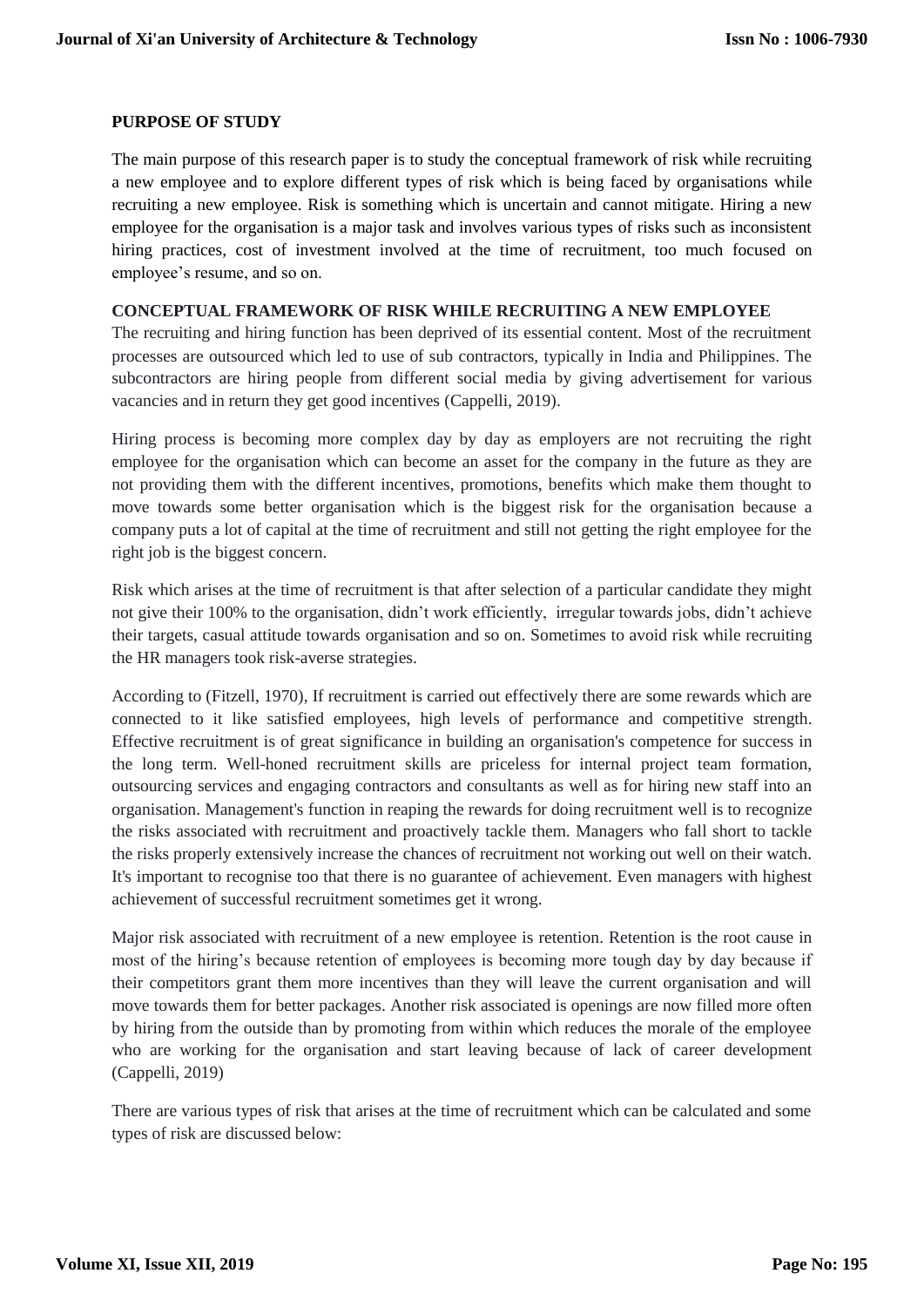| Types of risk while recruiting                                                          |                                                                                     |                                                                        |                                                  |
|-----------------------------------------------------------------------------------------|-------------------------------------------------------------------------------------|------------------------------------------------------------------------|--------------------------------------------------|
| Delayed<br>recruitment.<br>Managers who<br>aren't trained<br><b>on</b><br>interviewing. | Inconsistent<br>hiring<br>practices.<br>Getting the<br>right fit for<br>right role. | $Cost$ of<br>investment.<br>They don't<br>have industry<br>experience. | Organisational<br>fit.<br>Lot of career<br>gaps. |

Source: Review of Literature

## **1. Delayed Recruitment**

Job vacancies left unfilled for long-lasting periods can place an excess and unwelcome tension on existing employees because of increased workloads, knowledge gaps and skills shortfalls. Simultaneously, company revenue suffers when vacant roles lead to reduced sales, ineffective customer service experiences and poor performance through lack of project or team management. The positions which left unfilled for prolonged time become more costly to the companies both financially and non-financially (Jones, 2018)

#### **2. Inconsistent Hiring Practices.**

Consistency is the key. Organisation should follow consistent hiring practices and should not be biased but in many organisations HR professionals creates biasedness and recruit incompetent person for some posts without even checking their background. There should be a clear rationale for this practice (Mathy).

## **3. Cost of Investment.**

Sometimes recruiters lose employees even after a great interview because they weren't actually qualified the way the recruiter thought they would be (Employment Solutions, 2015). When a company puts its capital on the training and development of an employee and after that the employee leave the organisation after working for six months than this cost has to be bear by the company and training becomes one of the most costly investment for the company.

#### **4. New Employees Don't Have Industry Experience**

A person who is new to the organisation and lacks industrial experience will take greater time to adjust with the industry jargon, trends and processes. However hiring a person from the outside can bring new perspective for the company and he will approach task with completely open and fresh mind and may be beneficial for the company and vice versa (Wright, 2017).

## **5. Managers Who Aren't Trained On Interviewing**.

Interviews plays an important part of recruiting as an employee is selected on the basis of his/her performance at the time of interview but sometimes managers are not trained for conducting the interview and they ask some question which can put them in the problem. Asking questions about age, gender, ethnicity, race, marital status, religion etc should be avoided because employment decisions should not be based on these features as gathering this information is opening the doors to allegations of wrongdoing because it can be viewed as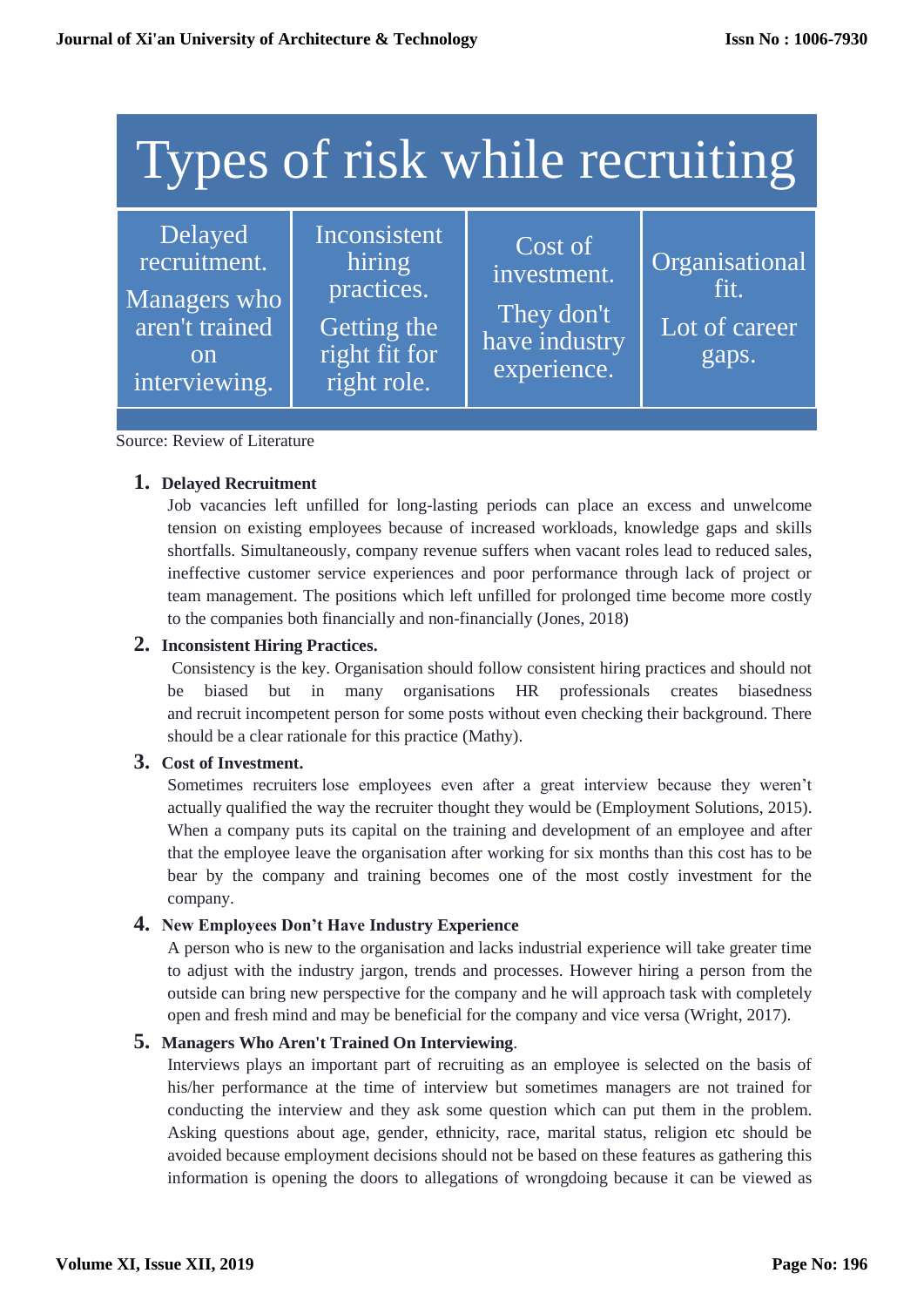inequitable and can end up serving as evidence against the managers in employment practices suit (Mathy).

## **6. Getting The Right Fit For Right Role.**

Getting a right employee for the right job is a crucial task as sometime a new employee just doesn't work out in several situations.

(Sharma, 2017) Explores that during pre-screening, recruiters or hiring managers don't clarify job roles to the candidates they are hiring, and thus it leads to a mismatch in candidates and role expectation. Also, a lack of pre-joining and induction process leaves the new hire helpless and finds it difficult to settle in an entirely new environment.

## **7. Lot of Career Gaps**.

Career gaps can act as a warning signal for many recruiters. Many questions came to mind while recruiting a person with career gaps that is he suitable for particular job, he will be productive or not and many more. However recruiter should be sure to clarify this before making any wrong decisions. Just because a candidate hasn't explained on their CV how they spent these career breaks, doesn't mean they weren't being productive. Perhaps they were pursuing training or an academic course, maybe personal reasons such as parenthood or taking care of a loved one meant they couldn't work. (Wright, 2017)

## **8. Organisational Fit**

Another major risk which arises at the time of recruitment is whether the employee will adjust in the organisation.

(Employment Solutions, 2015) Many company uses to hire person temporarily for the probation period and it reduce the amount of screening and logistical resources consumed during the hiring process. By doing this recruiter analyse who are fitting in the organisation and evaluate their permanent employees.

## **CONCLUSION**

This article helps in exploring different kind of the risk which are occurred in any firm at the stage of recruitment as hiring is becoming more complex day by day and becoming a severe problem in many organisations as right people are not getting their right job and if they are getting the right job they didn't fit in the environment of the organisation and move to another organisation and when right people is not get hired than the cost invested on recruitment will go waste. Hiring process should be consistent and no discrimination should be done against interviewee's and should be treated equally but sometime managers don't have experience in taking interview and they select a wrong person and reject a capable person who can become an asset for the organisation. Recruitment plays an important role in any organisation because if a right person is selected for the organisation than he will put his all efforts to increase productivity and efficiency of the organisation and vice-versa and organisation should take proper steps to reduce risk at the time of recruitment in order to maximize growth of a firm. Cost of investment should be taken into consideration and a proper contract should be made with the employee at the time of selection. Recruiters should have a clear understanding of the opportunities to grab the best employee for their organisation and proper retention strategies should be made in a company to make employee more productive and loyal toward the organisation.